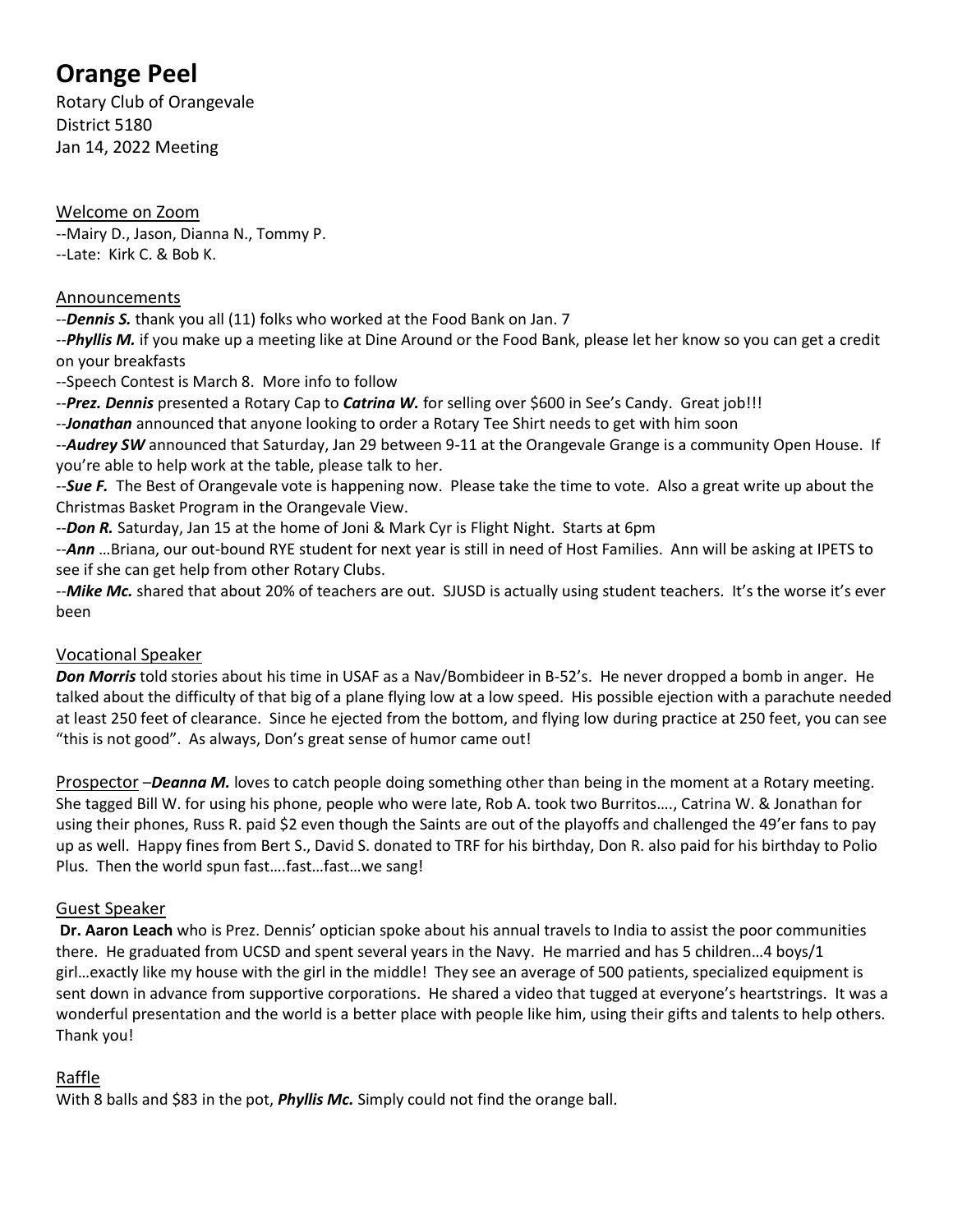#### Upcoming Speakers for January & February

--Jan. 21 – Elyse Polis…talking about Weave and Sheriff Response Team --Jan. 28 – Barry Ross …sharing updates about Orangevale Park and Rec. --Feb. 4 – Club Assembly

Jobs for Next Week Greeters – *Russ R. & A Sub.* (be there at 6:30am) Invocator – *Jim B.* Vocational – *Russ* Raffle Ticket Seller – *Phyllis Mc.* (be there at 6:30am)

#### Thought for today…as we deal with a New Year

"Live your lives as though you have nothing to fear, as though you have nothing to lose, as if nothing can go wrong. Let every day's activity be a great adventure and always be guided by love." *--Peter Dunne*

Pictures following thanks to *Bob K.*

**……………………………..photos…next page….**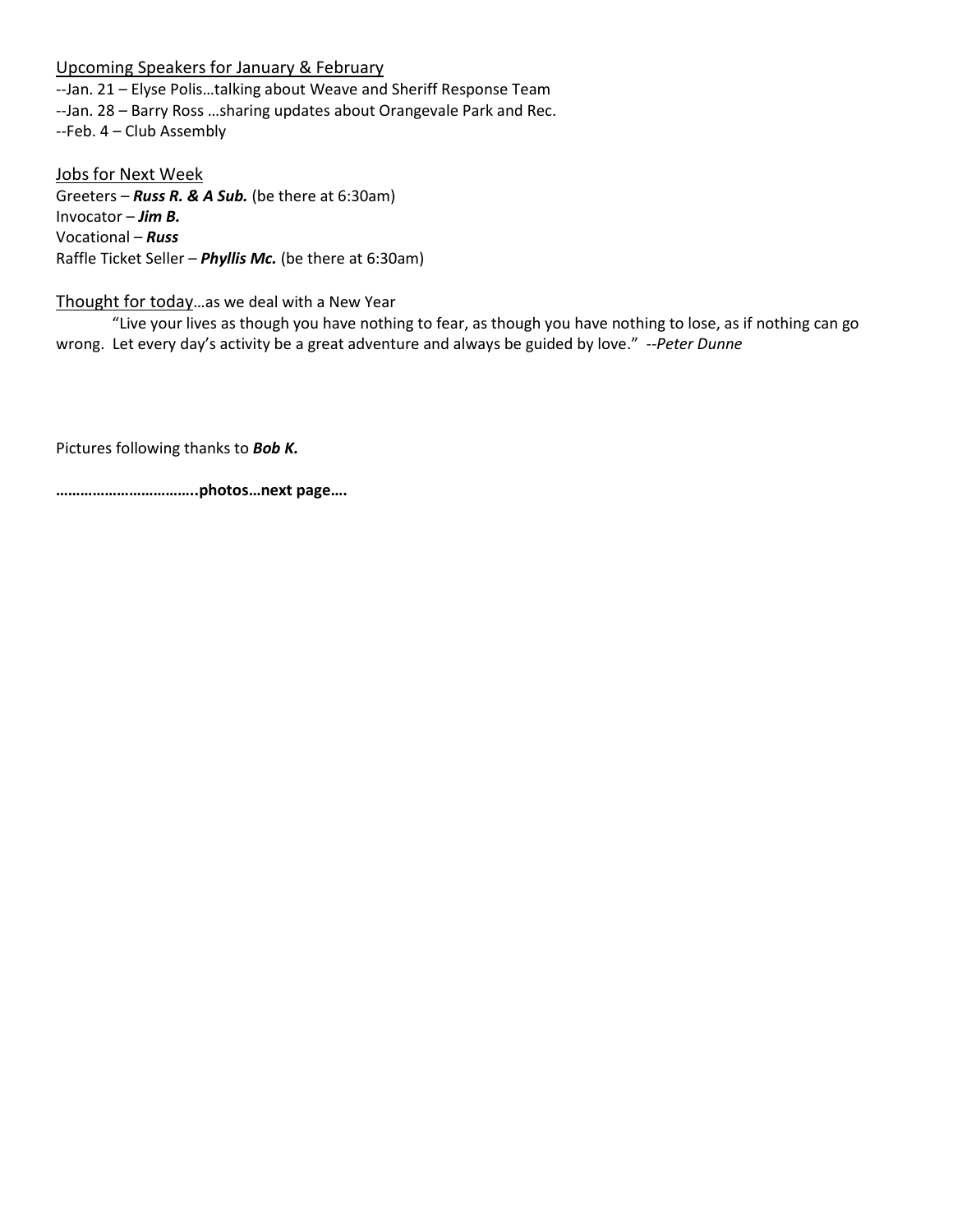